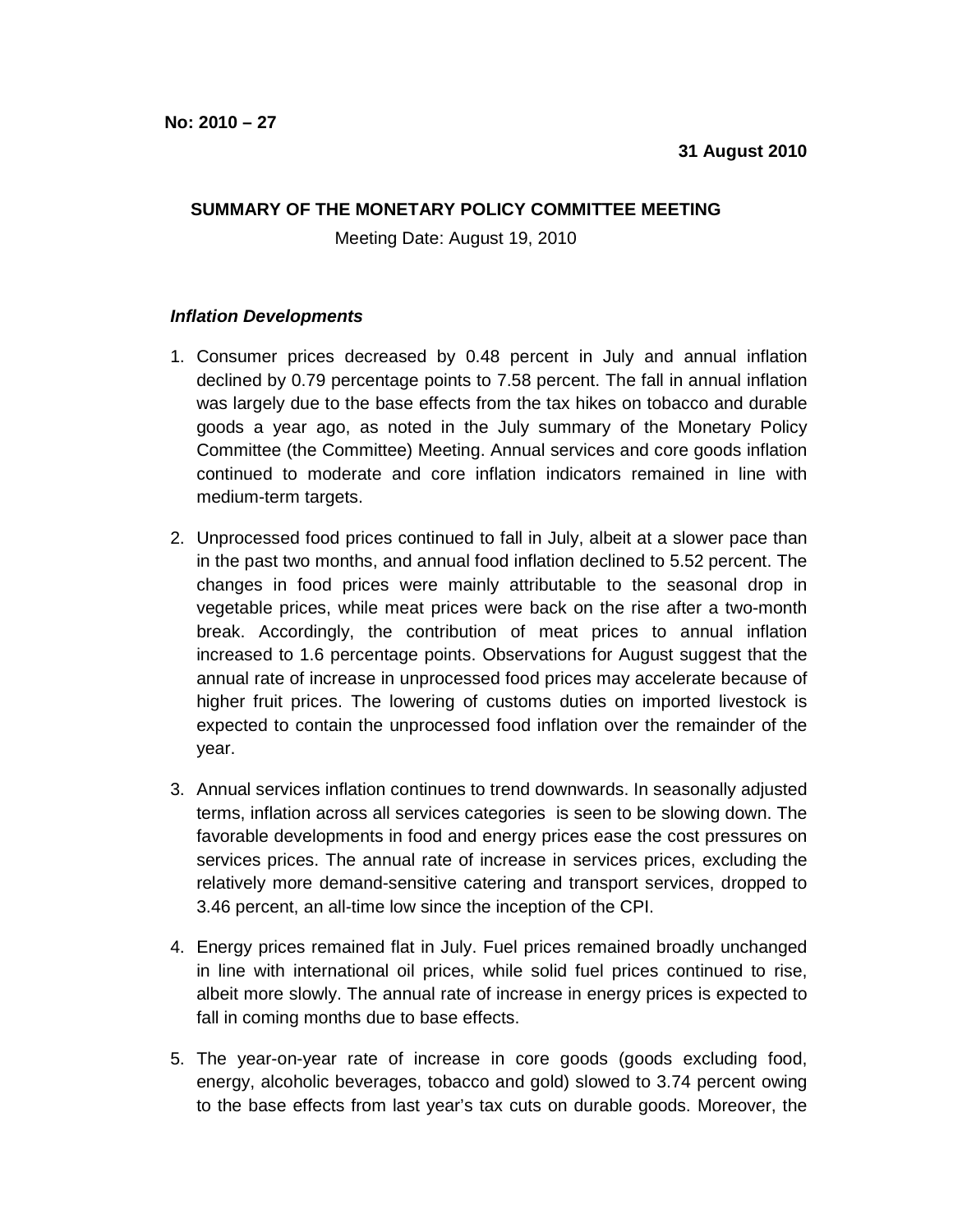tax-adjusted annual rate of increase in core goods prices remained unchanged at 2.4 percent.

- 6. The Committee has noted that the recent increase in international wheat and cotton prices would have implications for consumer prices, particularly for food prices and the clothing industry, respectively. In fact, annual inflation in clothing prices has been on an uptrend recently. On the other hand, in view of domestic wheat production estimates and available domestic stocks, the Committee expects that rising international wheat prices would have a limited impact on inflation.
- 7. On balance, the Committee has reiterated that inflation would increase temporarily in the short term before reverting back to a declining path by the last quarter of the year.

## **Factors Affecting Inflation**

- 8. Recent data suggest that the recovery in economic activity has slowed down. With the waning recovery, industrial production fell by 2.1 percentage points month-on-month in June, which is the deepest monthly contraction since April 2009. The Committee has emphasized that the contraction has been more pronounced in manufacturing industries which are sensitive to foreign demand.
- 9. July's survey indicators show an ongoing decline in industrial orders expectations. Despite having increased month-on-month in July, capacity utilization rates continue to hover around low levels. Therefore, the Committee has concluded that the June drop in production is temporary, but that downside risks regarding the pace of recovery remain.
- 10. Domestic demand displays a relatively stable outlook. Second-quarter data on production and imports indicate that private consumption demand slowed quarter-on-quarter. The recent flattening of July's survey indicators and consumer confidence indices shows that there has not been a surge in consumer spending as of the early part of the third quarter. Yet, the Committee has noted that the May-July data largely reflect the effects of the euro area debt crisis, and therefore the slowdown in domestic demand may be transitory. In fact, the steady increase in consumer loans during July shows that monetary conditions remain accommodative.
- 11. Investment demand continues to recover, but remains below pre-crisis levels. The production of capital goods excluding vehicles and the imports of capital goods continue to grow. Production and imports data suggest that private investments would increase significantly year-on-year during the second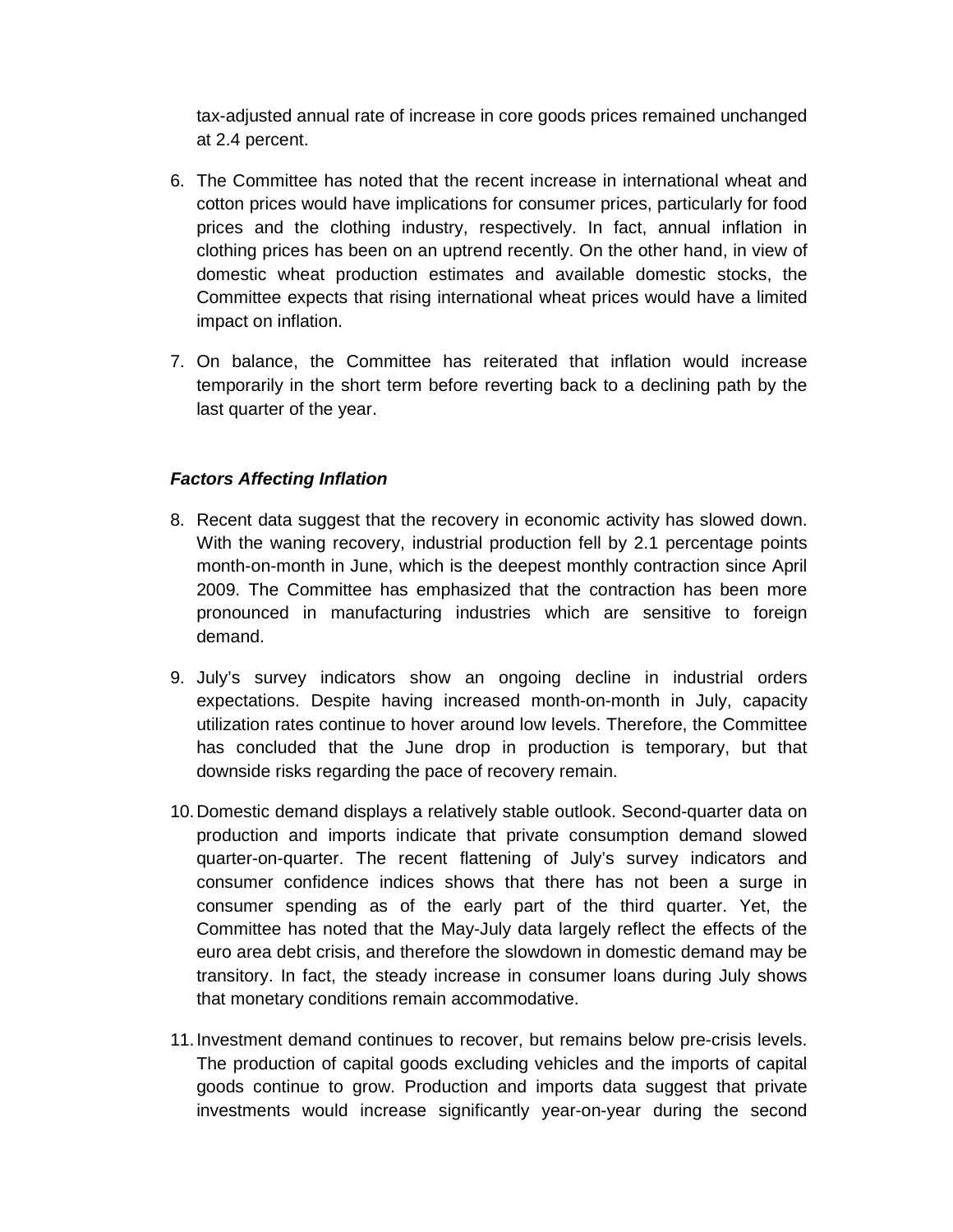quarter of 2010. Yet, the Committee has stated that the recently increased uncertainty about the pace of recovery in foreign demand might dampen new investments, particularly in the manufacturing industry.

- 12. There are signs of a moderate slowdown in foreign demand. The Committee, in its previous meeting, had emphasized the potential impacts of the adverse developments across key export destinations on economic activity. In fact, the export quantity index excluding gold declined markedly in June following a rise for four consecutive months. Recent foreign trade data suggest that exports remained relatively weak in July and August. Moreover, survey indicators of manufacturing industry do not indicate a significant acceleration in export orders. Therefore, the Committee expects that it would take a while before industrial capacity utilization rates return to their pre-crisis levels.
- 13. Although employment conditions continue to improve, unemployment rates remain at elevated levels. Seasonally adjusted data indicate that non-farm employment continued to recover in May, albeit more slowly. The employment recovery was primarily driven by the industrial sector, while employment growth in services slowed down. The Committee has noted that the weaker foreign demand conditions could dampen the labor market and thus the recovery in domestic demand in coming months. In this respect, the Committee has reiterated that the unemployment rates would continue to remain at higher levels compared to pre-crisis period for sometime, containing the unit labor costs.

## **Monetary Policy and Risks**

- 14. The Committee has assessed that recent data releases are in line with the outlook presented in the July Inflation Report. Although domestic demand has slowed down moderately since April owing to the problems in the euro area, it is expected that domestic demand would continue to display a relatively stable outlook bolstered by the supportive monetary conditions. Recent credit surveys on the second quarter suggest that demand for both consumer and commercial loans has continued to increase. Moreover, ongoing deposit growth and improving conditions regarding banks' access to external credit are supportive for credit expansion.
- 15. The Committee has restated that inflation would increase temporarily in the near term before reverting to a declining path starting from the last quarter of the year. Inflation is expected to display a significant rise in August due to sharp increases in fruit prices, but then trend downwards in the last quarter with the support of a reversal in last year's food price base effects. Core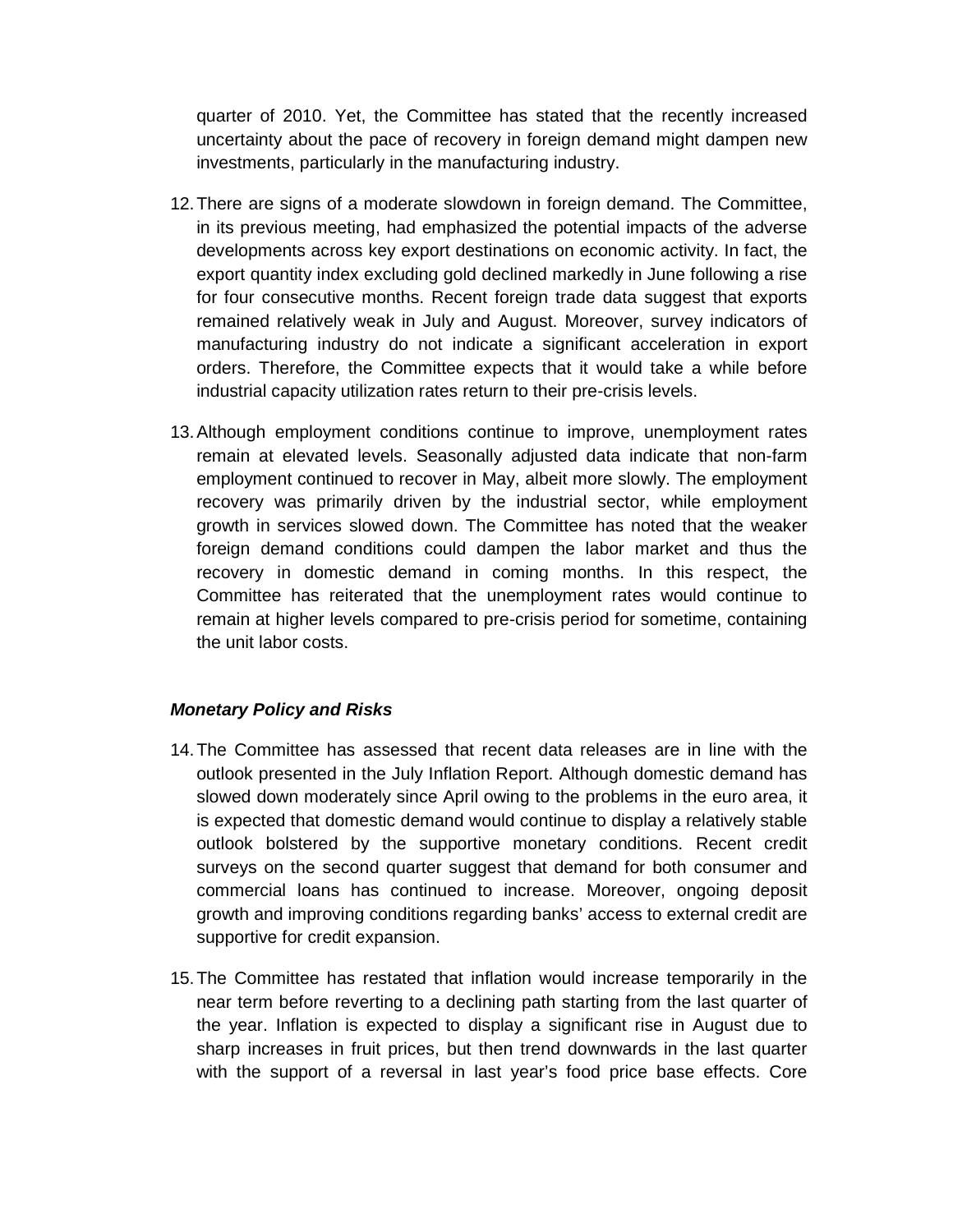inflation indicators are expected to remain consistent with the medium-term targets.

- 16. In light of these developments, the Committee reiterated that it would be necessary to maintain policy rates at current levels for some time, and to keep them at low levels for a long period.
- 17. Risks regarding the global economy remain. Data releases on global economic activity have increased the uncertainties regarding the pace of the recovery. Ongoing problems in credit, real estate and labor markets across developed economies, with concerns regarding the sustainability of public debt decreasing the room for countercyclical policy are key factors underpinning the downside risks regarding global economic activity. The Committee members have stated that, should problems in the global economy further intensify, thereby increasing the possibility of a domestic recession, a new easing cycle may be considered.
- 18. The Committee has assessed that conditions are appropriate to gradually implement the measures outlined in the exit strategy as envisaged. However, there are risks that could necessitate bringing forward or delaying the measures outlined in the exit strategy. Recently, strengthening perceptions that developed economies will keep their policy rates at low levels for a long period, together with ample liquidity conditions have led to a surge in capital flows toward emerging markets. Given the relative improvement in the creditworthiness of Turkey during the post-crisis period, it is possible that capital inflows may further increase in the forthcoming period. Such a development would exacerbate the divergence between the pace of recovery in the domestic demand and external demand. If this pattern of growth coexists with rapid credit expansion and a deterioration in the current account balance, consequently leading to financial stability concerns, it would be necessary to utilize other policy instruments such as reserve requirement ratios and liquidity tools more effectively. Accordingly, the Committee may bring forward the measures outlined in the exit strategy that were envisaged to be implemented by end-2010. By contrast, should the uncertainties regarding global economy intensify and consequently dampen domestic demand, these measures may be implemented at a later period.
- 19. The Committee has indicated that recent volatility in commodity prices pose risks regarding short-term inflation forecasts. Although ongoing uncertainties regarding the global economy continue to suppress energy and industrial metal prices, climate conditions are having an adverse impact on agricultural commodities. In fact, recently, the prices of wheat and cotton, which are important inputs for core consumer goods, have displayed rapid increases. At this stage, the Committee does not view these developments as a threat